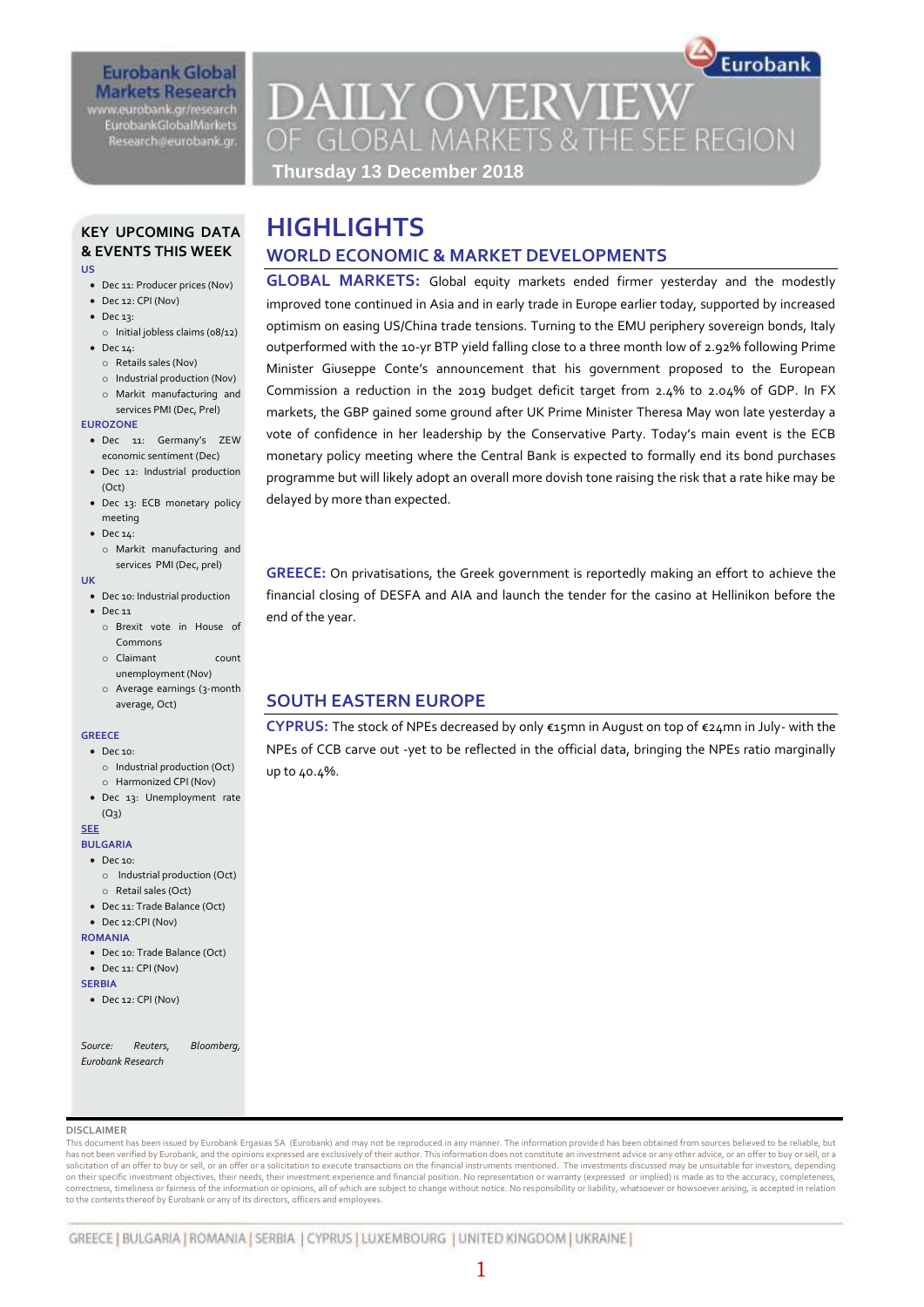## **Eurobank Global Markets Research**

AILY OVERVIEW **GLOBAL MARKETS & THE SEE REGION** 



<u>Thursday 13 December 2018</u>







*Source: Reuters, Bloomberg, Eurobank Research*

# **Latest world economic & market developments**

## **GLOBAL MARKETS**

**GREECE**

Global equity markets ended firmer yesterday and the modestly improved tone continued in Asia and in early trade in Europe earlier today supported by increased optimism on easing US/China trade tensions. Newswires suggested yesterday that Chinese stateowned companies made their first major soybean purchase from the US in more than six months, suggesting that China is delivering on the promise in the 90-day trade ceasefire agreement reached between US President Donald Trump and his Chinese counterpart Xi Jinping on the sidelines of the G20 meeting on December 1. Furthermore, unconfirmed reports conveyed that China will delay its "Made in China 2025" strategy by a decade. The improved tone in global equity markets and a lackluster 10-yr auction weighted on US Treasuries with the 10-yr yield rising close to a four-day high of 2.91% early today. Turning to the EMU periphery sovereign bonds, Italy outperformed with the 10-yr BTP yield falling close to a three month low of 2.92% following Prime Minister Giuseppe Conte's announcement that his government proposed to the European Commission a reduction in the 2019 budget deficit target from 2.4% to 2.04% of GDP. In FX markets, the GBP gained some ground after UK Prime Minister Theresa May won late yesterday a vote of confidence in her leadership by the Conservative Party. Out of 317 Conservative MPs, 200 voted in favor and the remaining 117 against. But her loss of support from more than a third of her party, suggests that Conservative MPs are deeply divided over her leadership and her handling of the Brexit process. The two-day EU Summit begins today with Brexit on the agenda but EU officials have made clear that they do not intend to renegotiate the legally binding withdrawal agreement. However, European Council President Donald Tusk has expressed willingness on behalf of EU officials to "discuss how to facilitate UK ratification" through the provision of some "further clarifications and further interpretations". Today's main event is the ECB monetary policy meeting where the Central Bank is expected to formally end its bond purchases programme but will likely adopt an overall more dovish tone raising the risk that a rate hike may be delayed by more than expected.

## [ppetropoulou@eurobank.gr](mailto:ppetropoulou@eurobank.gr)

2 On privatisations, the Greek government is reportedly making an effort to make some progress in some important privatisation project before the end of the year. The first one concerns DESFA, where the Regulatory Authority for Energy (RAE) is reportedly scheduled to convene today regarding the certification of DESFA, which is reportedly the only remaining pending action for the financial closing of the sale agreement. The state will receive EUR251mn, which the 2019 state budget foresees to be received in 2018. The second one is the 20-year concession of the Athens International Airport, for a total consideration of EUR1,115mn, also forecast for 2018. The financial closing of the agreement requires its approval by the Parliament, which means that the relevant bill must be submitted to Parliament by 19 December at the latest. The last privatisation is Hellinikon, where, according to press reports, the Greek government, the Gaming Commission and the Hellinikon concessionaire are engaged in deliberations in an effort to close all pending actions and launch the tender for the casino before the end of the year. Meanwhile, as regards DEPA, the bill for its separation into two entities, one for the network and one for the retail business – a pre-requisite for the initiation of the privatisation process – is expected to be submitted to Parliament in January. Finally, with regard to the divestiture of the lignite-fired units of PPC, the deadline for the submission of binding offers has reportedly been moved to January 7.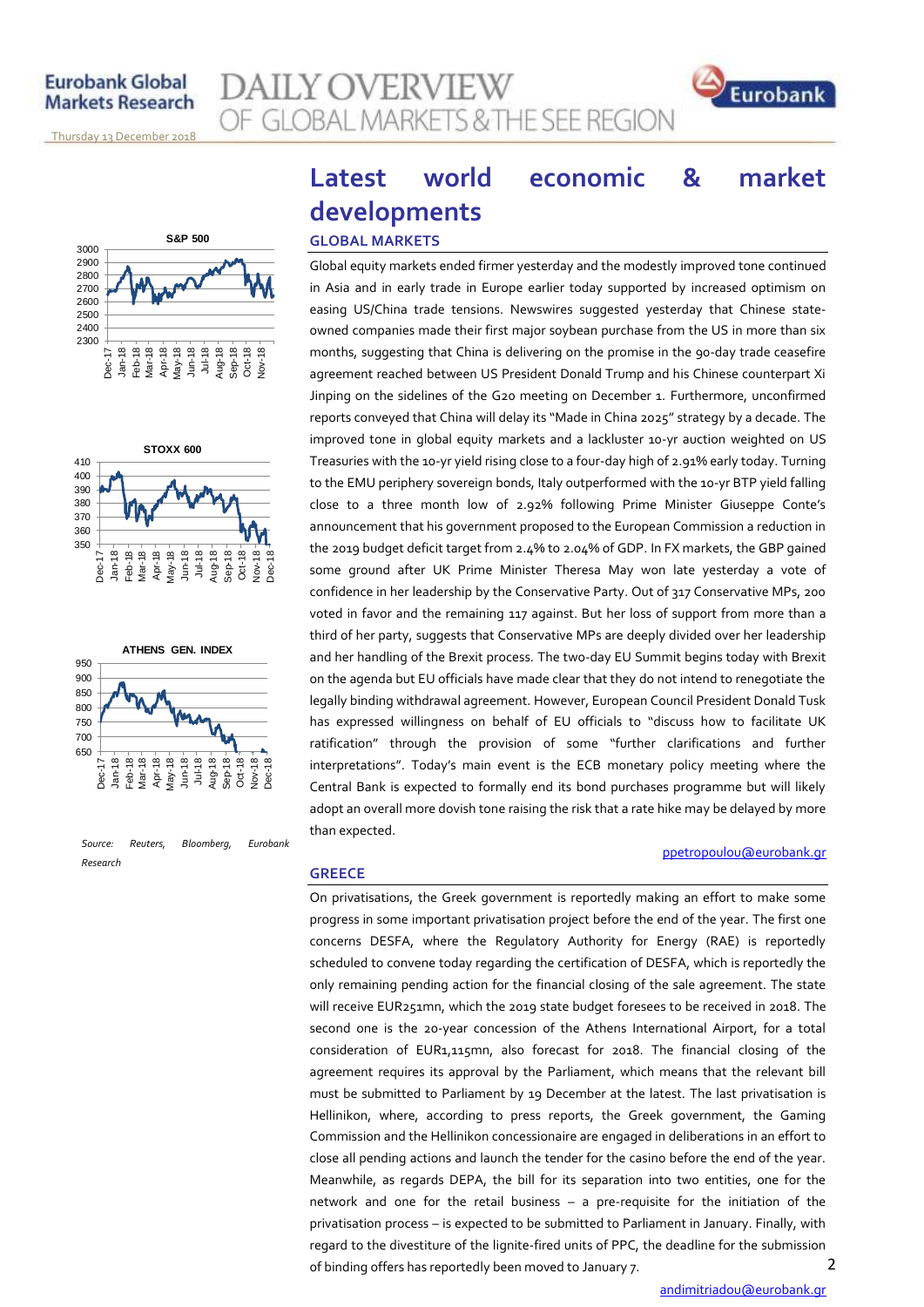| <b>BULGARIA: Indicators</b> | 2016   | 2017e             | 2018f  |  |  |  |  |
|-----------------------------|--------|-------------------|--------|--|--|--|--|
| Real GDP growth %           | 3.9    | 3.8               | 3.8    |  |  |  |  |
| $CPI$ (pa, yoy %)           | $-0.8$ | 21                | 24     |  |  |  |  |
| Budget Balance/GDP*         | 1.6    | 0.8               | $-1.0$ |  |  |  |  |
| Current Account/GDP         | 5.4    | 5.0               | 4.5    |  |  |  |  |
| <b>EUR/BGN</b> (eop)        | 1.9558 |                   |        |  |  |  |  |
|                             |        | 2016 current 2017 |        |  |  |  |  |
| Policy Rate (eop)           |        | N/A               |        |  |  |  |  |

*\* on a cash basis Source: Reuters, Bloomberg, Eurobank Research, National Authorities*

| <b>CYPRUS: Indicators</b>  | 2016   | 2017e | <b>2018f</b> |
|----------------------------|--------|-------|--------------|
| Real GDP growth %          | 3.0    | 3.8   | 3.6          |
| HICP (pa, yoy %)           | $-1.2$ | 0 Z   | 1.0          |
| <b>Budget Balance/GDP*</b> | 0.4    | n 2   | 0.4          |
| Current Account/GDP        | $-57$  | $-54$ | $-6.2$       |

*\* ESA 2010 Source: Reuters, Bloomberg, Eurobank Research, National Authorities*



| <b>Credit Ratings</b> |                 |                      |            |  |  |  |  |  |  |  |
|-----------------------|-----------------|----------------------|------------|--|--|--|--|--|--|--|
| L-T ccy               | Moody's         | S&P                  | Fitch      |  |  |  |  |  |  |  |
| <b>SERBIA</b>         | Ba3             | <b>B<sub>R</sub></b> | <b>BB</b>  |  |  |  |  |  |  |  |
| <b>ROMANIA</b>        | Baa3            | RRR-                 | BBB-       |  |  |  |  |  |  |  |
| <b>BULGARIA</b>       | Baa2            | RRR-                 | <b>RRR</b> |  |  |  |  |  |  |  |
| <b>CYPRUS</b>         | Ba <sub>2</sub> | RRR-                 | $BB+$      |  |  |  |  |  |  |  |

# **Latest economic & market developments in the CESEE region CYPRUS**

**AILY OVERVIEW** 

OF GLOBAL MARKETS & THE SEE REGION

According to data released by the Central Bank of Cyprus, the stock of non-performing exposures (NPEs) decreased by only €15mn in August on top of €24mn in July compared to €3.3bn in June, bringing the stock of NPEs down by 39.3% over the period from December 2014 to July 2018. Deleveraging of the banking sector continues. Total loan exposures (performing plus non-performing) decreased by €107mn from €41,155mn in July 2018 to  $\epsilon$ 41,048, which is a slightly larger drop than the decrease in their nonperforming component alone. Despite the deleveraging, the ratio of NPEs (nonperforming to total exposures) remained flat on a monthly basis at 40.4% in July 2018, compared to 43.7% in December 2017, 47.2% in December 2016, 45.8% in December 2015 and 47.8% in December 2014. Recall that according to the EBA conservative definition, a restructured NPE is still classified as an NPE for a probation period of at least 12 months, even if it is properly serviced without incurring new arrears. As a result, a large fraction of the restructured loans are still classified as NPEs (€6.4bn out of €9.2bn in August 2018). Overall, the carve-out of the Cyprus Co-operative Bank (CCB) NPEs is yet to be reflected in the official data. The resolution of the case of CCB is a game changer in the battle to address the thorny issue of NPEs. The sizeable amount of NPEs removed from the banking sector (approximately  $\epsilon$ 6bn) will allow for an important – but one-off – decline in the NPEs ratio further down to 30%.

Further progress in the area of NPEs relies upon the swift implementation of the "ESTIA" plan, a subsidy scheme introduced by the government to help vulnerable groups of distressed borrowers, and upon the reformed insolvency and foreclosures frameworks. The ESTIA plan incentivizes both parties, creditors (the banks) and debtors (borrowers), to come into an agreement on restructuring first residence mortgage loans in the red. Earlier, on December 3rd, the European Commission had approved the "ESTIA" plan, concluding that the scheme is well-targeted, limited in time and scope and will not create undue distortions of competition as required by the EU state aid rules. The scheme, which has an annual budget of around €33mn, sets strict eligibility criteria in terms of the value of the primary residence (a maximum value of €350,000) and income of the borrower to ensure it is targeted at those in need. However, the announced criteria of eligibility for the ESTIA have been heavily criticized publicly as overly generous and inducing moral hazard. According to news media, at the time of the writing, the endorsement of the scheme has been subject to a heated debate among political parties, which may ultimately result in a delay of its implementation given that the ruling party (DHSY) doesn't hold parliamentary majority.

[igkionis@eurobank.gr](mailto:igkionis@eurobank.gr)

Eurobank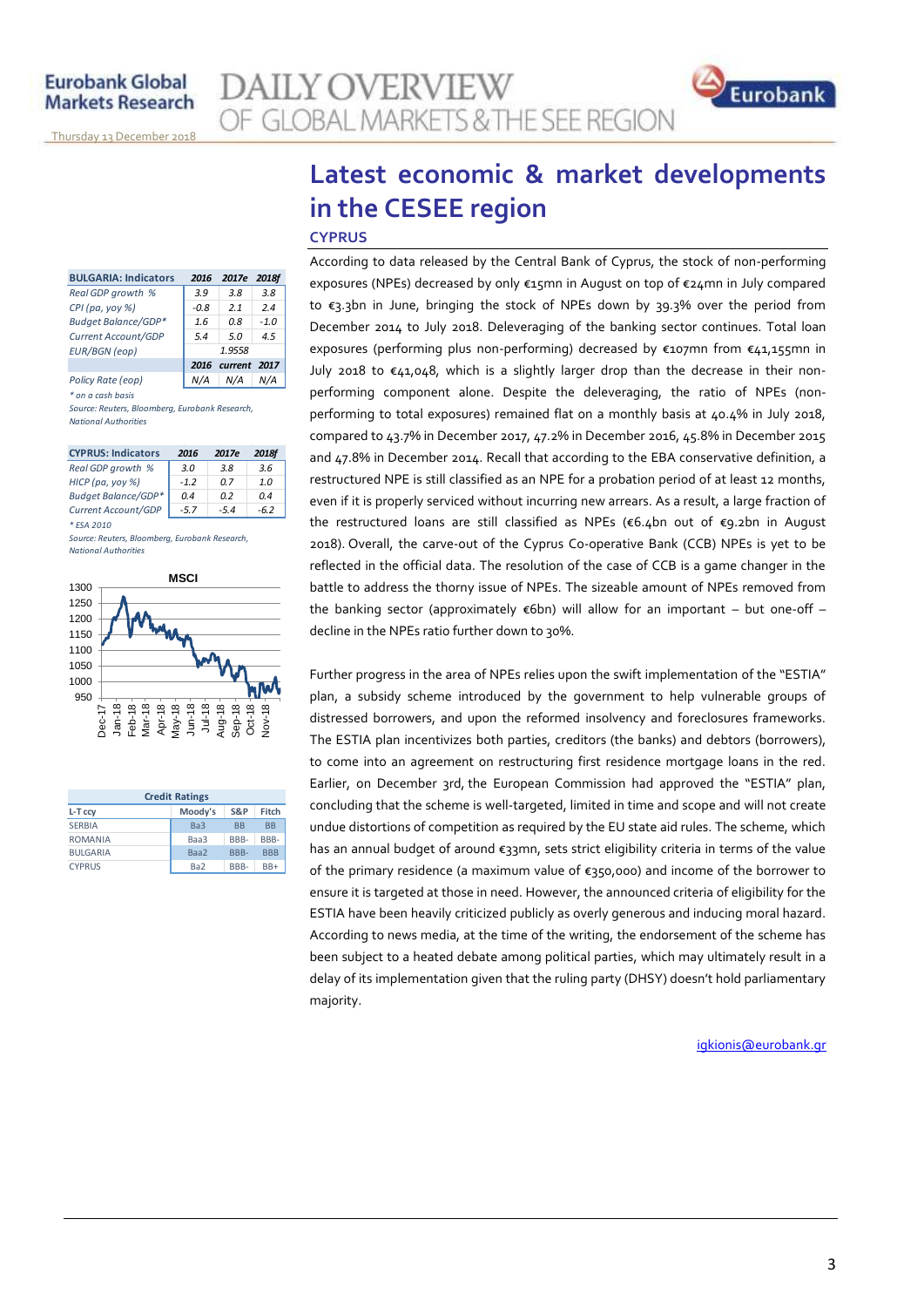## **Eurobank Global Markets Research**



<u>Thursday 13 December 2018</u>

| าบrsday 13 December 2018 |          |         |             |              |        |         |             |                         |      |              |                 |                    |      |         |             |
|--------------------------|----------|---------|-------------|--------------|--------|---------|-------------|-------------------------|------|--------------|-----------------|--------------------|------|---------|-------------|
| <b>GLOBAL MARKETS</b>    |          |         |             |              |        |         |             |                         |      |              |                 |                    |      |         |             |
| <b>Stock markets</b>     |          |         |             | <b>FOREX</b> |        |         |             | <b>Government Bonds</b> |      |              |                 | <b>Commodities</b> |      |         |             |
|                          | Last     | ΔD      | <b>AYTD</b> |              | Last   | ΔD      | <b>AYTD</b> | (yields)                | Last | <b>ADbps</b> | <b>AYTD</b> bps |                    | Last | ΔD      | <b>AYTD</b> |
| S&P 500                  | 2651.07  | 0.5%    | $-0.8%$     | EUR/USD      | 1.1376 | 0.1%    | $-5.2%$     | $UST - 10vr$            | 2.90 | $-1$         | 49              | GOLD               | 1245 | $-0.1%$ | $-4.5%$     |
| Nikkei 225               | 21816.19 | 1.0%    | $-4.2%$     | GBP/USD      | 1.2662 | 0.3%    | $-6.4%$     | Bund-10vr               | 0.28 | 0            | $-15$           | <b>BRENT CRUDE</b> | 60   | 0.0%    | $-10.0%$    |
| STOXX 600                | 349.28   | $-0.2%$ | $-10.3%$    | USD/JPY      | 113.49 | $-0.2%$ | $-0.7%$     | $JGB - 10vr$            | 0.06 | 0            |                 | <b>LMEX</b>        | 2885 | $-0.3%$ | $-15.6%$    |
|                          |          |         |             |              |        |         |             |                         |      |              |                 |                    |      |         |             |

| <b>SERBIA</b>                                   |                      |                |                    | <b>ROMANIA</b>        |                  |                     |                           | <b>BULGARIA</b>       |                  |                     |                    |  |
|-------------------------------------------------|----------------------|----------------|--------------------|-----------------------|------------------|---------------------|---------------------------|-----------------------|------------------|---------------------|--------------------|--|
| <b>Money Market</b>                             |                      |                |                    | <b>Money Market</b>   |                  |                     |                           | <b>Money Market</b>   |                  |                     |                    |  |
| <b>BELIBOR</b>                                  | Last                 | <b>ADbps</b>   | <b>∆YTD bps</b>    | <b>ROBOR</b>          | Last             | <b>ADbps</b>        | <b>AYTD bps</b>           | <b>SOFIBOR</b>        | Last             | <b>ADbps</b>        | <b>∆YTD bps</b>    |  |
| T/N                                             | 2.39                 | $-1$           | $-13$              | O/N                   | 1.72             | 0                   | 63                        | <b>LEONIA</b>         | 0.01             | 0                   | 1                  |  |
| 1-week                                          | 2.52                 | $\overline{O}$ | $-9$               | 1-month               | 2.69             | $\overline{2}$      | 82                        | 1-month               | $-0.22$          | 8                   | $\overline{3}$     |  |
| 1-month                                         | 2.69                 | 0              | $-16$              | 3-month               | 3.04             | 0                   | 99                        | 3-month               | $-0.14$          | 9                   | $\overline{4}$     |  |
| 3-month                                         | 3.05                 | 0              | $-7$               | 6-month               | 3.34             | 0                   | 107                       | 6-month               | $-0.02$          | 10                  | 3                  |  |
| 6-month                                         | 3.17                 | 0              | $-7$               | 12-month              | 3.52             | 0                   | 120                       | 12-month              | 0.36             | 14                  | 4                  |  |
| <b>RS Local Bonds</b>                           |                      |                |                    | <b>RO Local Bonds</b> |                  |                     |                           | <b>BG Local Bonds</b> |                  |                     |                    |  |
|                                                 | Last                 | <b>ADbps</b>   | <b>∆YTD bps</b>    |                       | Last             | <b>ADbps</b>        | <b>AYTD bps</b>           | (yields)              | Last             | <b>ADbps</b>        | <b>∆YTD bps</b>    |  |
| 3Y RSD                                          | 3.08                 | $-2$           | $-120$             | 3Y RON                | 3.77             | 0                   | 39                        | 3Y BGN                | $-0.02$          | 0                   | 4                  |  |
| 5Y RSD                                          | 3.64                 | 0              | $-66$              | 5YRON                 | 4.15             | 0                   | 37                        | 5Y BGN                | 0.11             | $-1$                | $-3$               |  |
| 7Y RSD                                          | 4.17                 | 0              | $-101$             | 10Y RON               | 4.73             | 0                   | 42                        | 10Y BGN               | 0.76             | 0                   | $-21$              |  |
| <b>RS Eurobonds</b>                             |                      |                |                    | <b>RO Eurobonds</b>   |                  |                     |                           | <b>BG Eurobonds</b>   |                  |                     |                    |  |
|                                                 | Last                 | <b>ADbps</b>   | <b>∆YTD bps</b>    |                       | Last             | <b>ADbps</b>        | ∆YTD bps                  |                       | Last             | <b>ADbps</b>        | <b>AYTD bps</b>    |  |
| USD Feb-20                                      | 4.11                 | $-1$           | 112                | <b>EUR Oct-25</b>     | 1.52             | #N/A N/A            | $-7$                      | <b>EUR Mar-22</b>     | 0.01             | 0                   | 8                  |  |
|                                                 |                      |                |                    | USD Jan-24            | 4.37             | $-1$                | 137                       | <b>EUR Sep-24</b>     | 0.57             | 0                   | $-1$               |  |
|                                                 |                      |                |                    |                       |                  |                     |                           |                       |                  |                     |                    |  |
| <b>CDS</b>                                      | Last                 | <b>ADbps</b>   | <b>AYTD bps</b>    | <b>CDS</b>            | Last             | <b>ADbps</b>        | <b>∆YTD bps</b>           | <b>CDS</b>            | Last             | <b>ADbps</b>        | <b>∆YTD bps</b>    |  |
| 5-year                                          | 111                  | 0              | $-7$               | 5-year                | 106              | 0                   | 16                        | 5-year                | 80               | 0                   | $-17$              |  |
| 10-year                                         | 153                  | 0              | $-9$               | $10$ -year            | 150              | 0                   | 16                        | $10$ -year            | 127              | 0                   | $-14$              |  |
|                                                 |                      |                |                    |                       |                  |                     |                           |                       |                  |                     |                    |  |
| <b>STOCKS</b>                                   |                      |                |                    | <b>STOCKS</b>         |                  |                     |                           | <b>STOCKS</b>         |                  |                     |                    |  |
|                                                 | Last                 | AD             | <b>AYTD</b>        |                       | Last             | AD                  | <b>AYTD</b>               |                       | Last             | AD                  | <b>AYTD</b>        |  |
| BELEX15                                         | 748.5                | 0.38%          | $-1.49%$           | <b>BET</b>            | 8550.0           | $-0.21%$            | 10.27%                    | <b>SOFIX</b>          | 590.7            | $-0.40%$            | $-12.80%$          |  |
| <b>FOREX</b>                                    |                      |                |                    | <b>FOREX</b>          |                  |                     |                           | <b>FOREX</b>          |                  |                     |                    |  |
|                                                 | Last                 | ΔD             | <b>AYTD</b>        |                       | Last             | AD                  | <b>AYTD</b>               |                       | Last             | ΔD                  | <b>AYTD</b>        |  |
| <b>EUR/RSD</b>                                  | 118.38               | $-0.02%$       | 0.45%              | <b>EUR/RON</b>        | 4.6495           | 0.06%               | 0.33%                     | USD/BGN               | 1.7194           | 0.04%               | $-5.23%$           |  |
|                                                 | <b>BELEX15 Index</b> |                |                    |                       |                  | <b>BET</b> Index    |                           | <b>SOFIX Index</b>    |                  |                     |                    |  |
| 800                                             |                      |                |                    | 9400                  |                  |                     |                           | 800                   |                  |                     |                    |  |
|                                                 |                      |                |                    | 8900<br>8400          |                  |                     |                           |                       |                  |                     |                    |  |
| 750                                             | Mahonay              |                |                    | 7900                  |                  |                     |                           | 700                   |                  |                     |                    |  |
|                                                 |                      |                |                    | 7400                  |                  |                     |                           | 600                   |                  |                     |                    |  |
| 700                                             |                      |                |                    | 6900                  |                  |                     |                           |                       |                  |                     |                    |  |
| 650                                             |                      |                |                    | 6400<br>5900          |                  |                     |                           | 500                   |                  |                     |                    |  |
|                                                 |                      |                |                    | Dec-17                | Apr-18<br>Feb-18 | $J$ un-18<br>Aug-18 | Dec-18                    |                       | Feb-18<br>Apr-18 | $J$ un-18<br>Aug-18 | Dec-18             |  |
| Dec-1                                           | Mar-18               | e<br>1<br>اجرا | Dec-18<br>$Sep-18$ |                       |                  |                     | Oct-18                    | Dec-17                |                  |                     | Oct-18             |  |
|                                                 |                      |                |                    |                       |                  |                     |                           |                       |                  |                     |                    |  |
| <b>EUR/RSD</b><br><b>EUR/RON</b><br>121<br>4.70 |                      |                |                    |                       |                  |                     |                           | <b>USD/BGN</b>        |                  |                     |                    |  |
|                                                 |                      |                |                    | 4.65                  |                  |                     |                           | 1.80                  |                  |                     |                    |  |
|                                                 |                      |                |                    | 4.60                  |                  |                     |                           | 1.70                  |                  |                     |                    |  |
| 119                                             |                      |                |                    | 4.55<br>4.50          |                  |                     |                           | 1.60                  |                  |                     |                    |  |
|                                                 |                      |                |                    | 445                   |                  |                     |                           | 1.50                  |                  |                     |                    |  |
| 117                                             |                      |                |                    | 4.40                  |                  |                     |                           |                       |                  |                     |                    |  |
|                                                 |                      |                |                    | 4.35                  |                  |                     |                           | 1.40                  |                  |                     |                    |  |
| $Dec-17$                                        | Mar-18               | $J$ un-18      | Dec-18<br>$Sep-18$ | Dec <sup>-1</sup>     | <b>Mar-18</b>    | $J$ un-18           | $Sep-18$<br><b>Dec-18</b> | Dec-17                | <b>Mar-18</b>    | $J$ un-18           | $Sep-18$<br>Dec-18 |  |
|                                                 |                      |                |                    |                       |                  |                     |                           |                       |                  |                     |                    |  |

*Source: Reuters, Bloomberg, Eurobank Economic Analysis and Financial Markets Research Data updated as of 11:50 EEST*